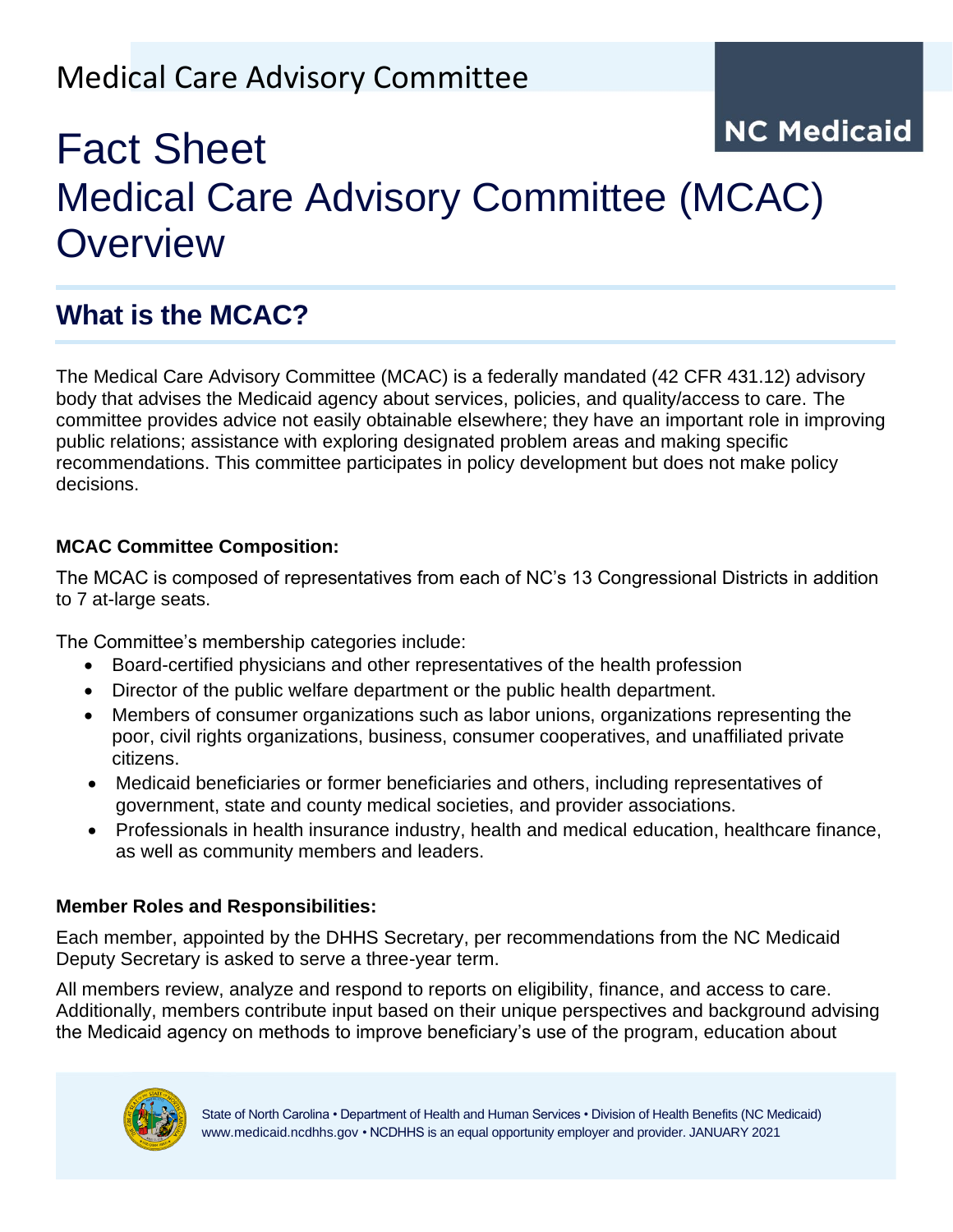benefits and services, the availability of primary and specialty care and transportation services. MCAC members comment on the medical aspects of the program, beneficiary grievance and appeals, claims processing and methods of assessing the quality of care.

#### **Meeting Logistics:**

Meetings are held quarterly or as needed in person or via teleconference. Typically, in person meetings are held in Raleigh, N.C. Travel reimbursement is provided.

### **MCAC IS SEEKING ADDITIONAL MEMBERS**

The MCAC seeks diverse members from across the state to represent the interest and needs of Medicaid's diverse population. Current vacancies exist in Congressional Districts 6, 10 and 13. Individuals residing in these districts who fit one of the previously identified categories may submit a statement of interest to the contact listed below.

### **NC MEDICAID CONTACT**

Interested individuals should contact Pamela Beatty at Pamela.Beatty@dhhs.nc.gov